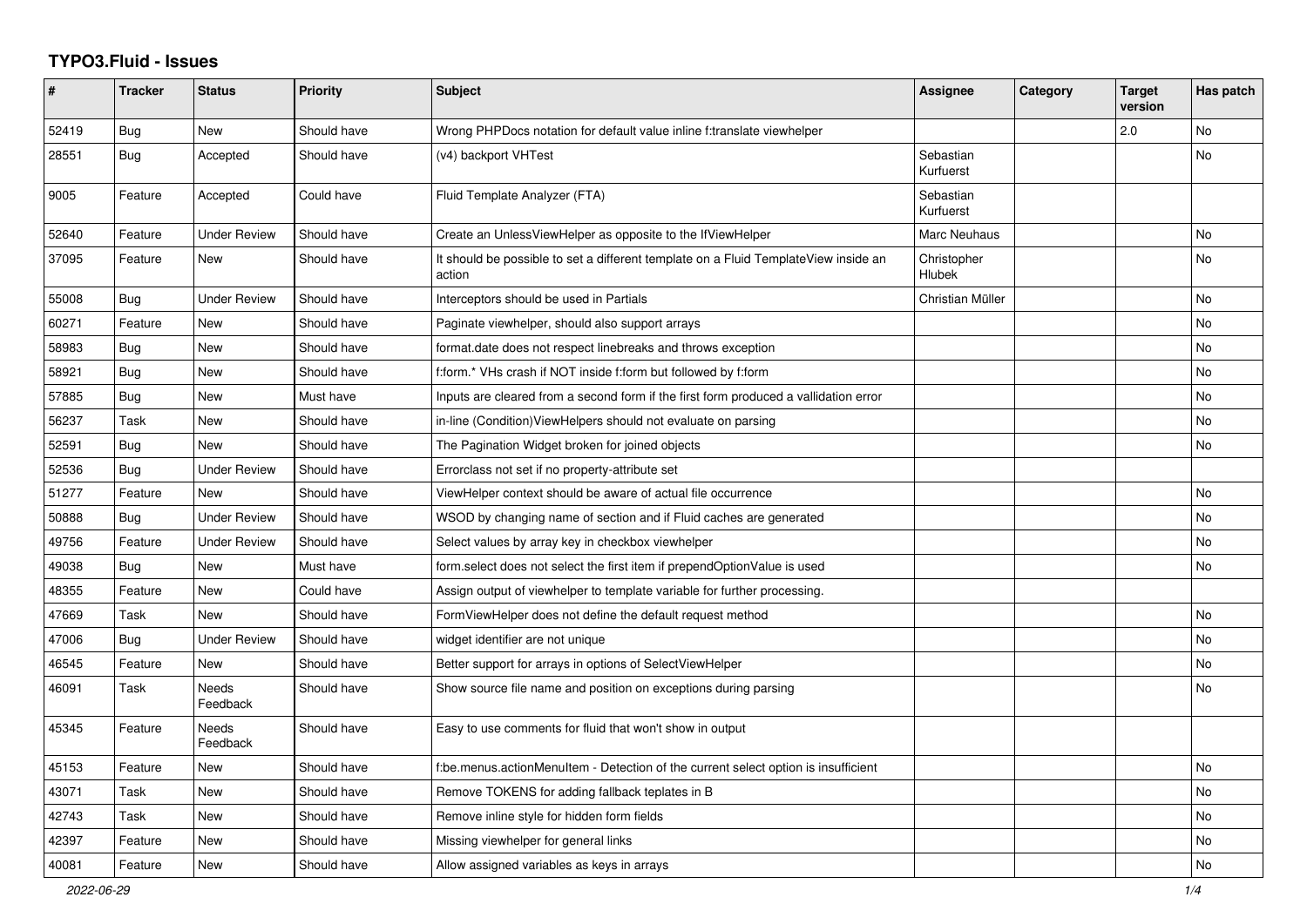| ∦     | <b>Tracker</b> | <b>Status</b>            | <b>Priority</b> | Subject                                                                                                     | <b>Assignee</b>        | Category | <b>Target</b><br>version | Has patch |
|-------|----------------|--------------------------|-----------------|-------------------------------------------------------------------------------------------------------------|------------------------|----------|--------------------------|-----------|
| 38130 | Feature        | New                      | Should have     | Checkboxes and multiple select fields should have an assignable default value                               |                        |          |                          | No        |
| 36559 | Feature        | New                      | Could have      | New widget progress bar                                                                                     |                        |          |                          | Yes       |
| 33215 | Feature        | New                      | Should have     | RFC: Dynamic values in ObjectAccess paths                                                                   |                        |          |                          | No        |
| 28554 | Bug            | New                      | Should have     | (v4) implement feature flag to disable caching                                                              |                        |          |                          | No        |
| 28553 | Bug            | New                      | Should have     | improve XHProf test setup                                                                                   |                        |          |                          | No        |
| 28552 | Bug            | New                      | Should have     | (v5) write ViewHelper test for compiled run; adjust functional test to do two passes<br>(uncached & cached) |                        |          |                          | No        |
| 28550 | <b>Bug</b>     | New                      | Should have     | (v4) make widgets cacheable, i.e. not implement childnodeaccess interface                                   |                        |          |                          | No        |
| 28549 | Bug            | <b>New</b>               | Should have     | make widgets cacheable, i.e. not implement childnodeaccess interface                                        |                        |          |                          | No        |
| 13045 | <b>Bug</b>     | New                      | Should have     | Entity decode of strings are different between if-conditions and output of variable                         |                        |          |                          |           |
| 9514  | Feature        | New                      | Should have     | Support explicit Array Arguments for ViewHelpers                                                            |                        |          |                          |           |
| 5636  | Task           | Under Review             | Must have       | Form_RadioViewHelper and CheckBoxViewHelper miss check for existing object<br>before it is accessed.        |                        |          |                          | No        |
| 3291  | Feature        | <b>Needs</b><br>Feedback | Should have     | Cacheable viewhelpers                                                                                       |                        |          |                          | No        |
| 33394 | Feature        | Needs<br>Feedback        | Should have     | Logical expression parser for BooleanNode                                                                   | Tobias Liebig          | Core     |                          | No        |
| 33551 | Bug            | New                      | Must have       | View helper values break out of a partial scope                                                             | Sebastian<br>Kurfuerst | Core     |                          | No        |
| 12863 | Bug            | New                      | Should have     | Attributes of a viewhelper can't contain a '-'                                                              | Sebastian<br>Kurfuerst | Core     |                          | No        |
| 51239 | <b>Bug</b>     | <b>Under Review</b>      | Must have       | AbstractViewHelper use incorrect method signature for "\$this->systemLogger->log()"                         | Adrian Föder           | Core     |                          | Yes       |
| 46257 | Feature        | <b>Under Review</b>      | Should have     | Add escape sequence support for Fluid                                                                       |                        | Core     |                          | No        |
| 39990 | <b>Bug</b>     | New                      | Should have     | Same form twice in one template: hidden fields for empty values are only rendered<br>once                   |                        | Core     |                          | No        |
| 32035 | Task           | New                      | Should have     | Improve fluid error messages                                                                                |                        | Core     |                          | Yes       |
| 30555 | Feature        | New                      | Could have      | Make TagBuilder more extensible                                                                             |                        | Core     |                          | No        |
| 27607 | Bug            | New                      | Must have       | Make Fluid comparisons work when first element is STRING, second is NULL.                                   |                        | Core     |                          | No        |
| 10472 | Feature        | New                      | Could have      | Fluid Standalone distribution                                                                               |                        | Core     |                          | No        |
| 7608  | Feature        | New                      | Could have      | Configurable shorthand/object accessor delimiters                                                           |                        | Core     |                          | Yes       |
| 4704  | Feature        | New                      | Should have     | Improve parsing exception messages                                                                          |                        | Core     |                          |           |
| 3481  | Bug            | New                      | Should have     | Use ViewHelperVariableContainer in PostParseFacet                                                           |                        | Core     |                          | No        |
| 1907  | Feature        | New                      | Could have      | Default values for view helpers based on context                                                            |                        | Core     |                          |           |
| 62346 | Feature        | New                      | Could have      | f:comment should have high precende                                                                         |                        | Core     | 3.x                      | No        |
| 60181 | Feature        | New                      | Could have      | Caching mechanism for Fluid Views/Templates                                                                 |                        | View     |                          | No        |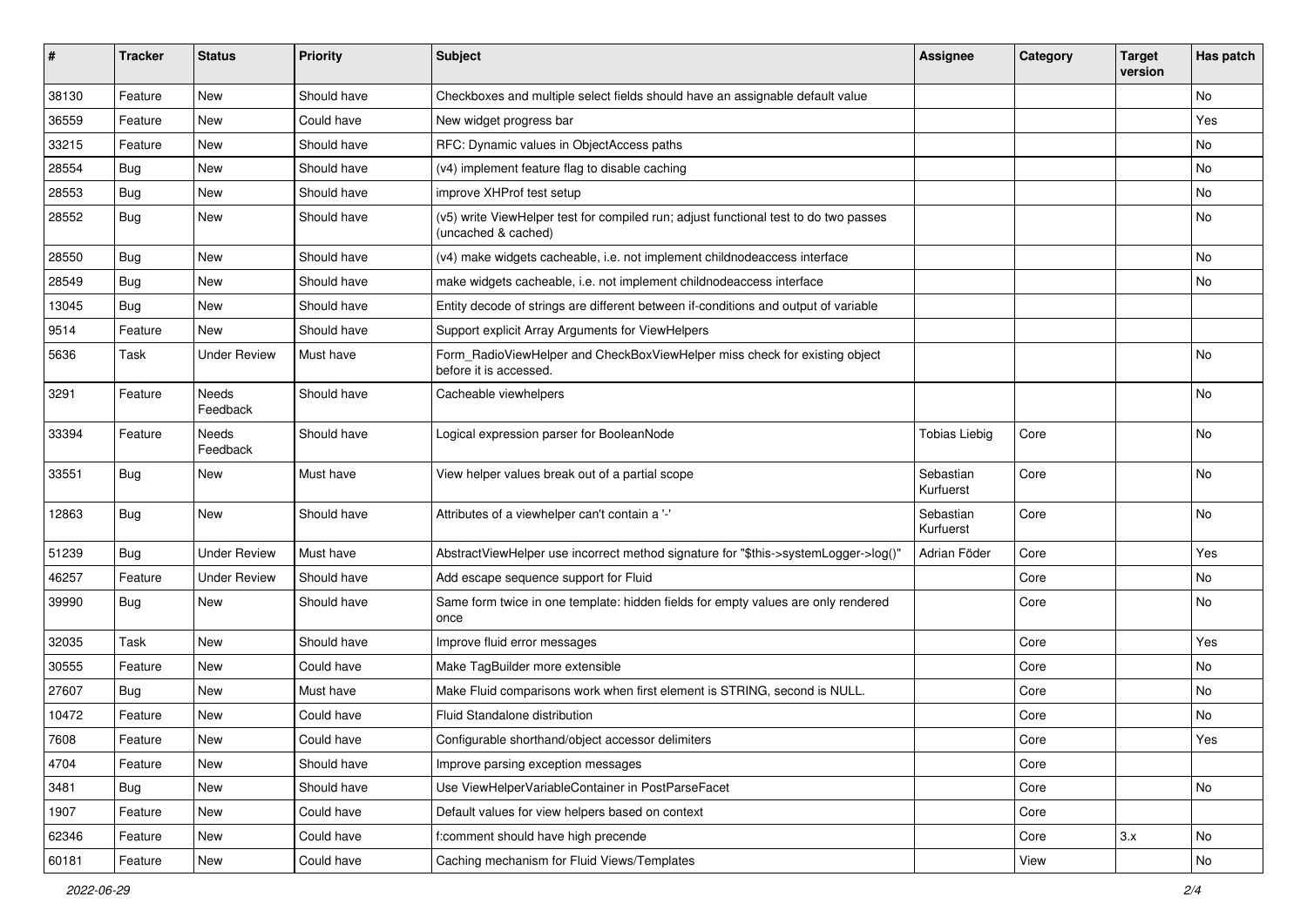| #     | <b>Tracker</b> | <b>Status</b>            | <b>Priority</b> | <b>Subject</b>                                                               | <b>Assignee</b>             | Category           | <b>Target</b><br>version | Has patch |
|-------|----------------|--------------------------|-----------------|------------------------------------------------------------------------------|-----------------------------|--------------------|--------------------------|-----------|
| 45394 | Task           | New                      | Should have     | Forwardport Unit test for standalone view                                    |                             | View               |                          | No        |
| 43072 | Task           | New                      | Should have     | Remove TOKENS for adding templates fallback in Backporter                    |                             | View               |                          | No        |
| 38369 | Bug            | New                      | Must have       | Resource ViewHelpers should not fall back to request package                 |                             | View               |                          | <b>No</b> |
| 8989  | Feature        | <b>Needs</b><br>Feedback | Could have      | Search path for fluid template files                                         |                             | View               |                          | <b>No</b> |
| 46289 | Bug            | Needs<br>Feedback        | Should have     | Enable Escaping Interceptor in XML request format                            |                             | View               | 2.0.1                    | No        |
| 40998 | <b>Bug</b>     | <b>Under Review</b>      | Should have     | Missing parent request namespaces in form field name prefix                  | Sebastian<br>Kurfuerst      | ViewHelpers        | 1.1.1                    | No        |
| 36662 | <b>Bug</b>     | Needs<br>Feedback        | Should have     | Checked state isn't always correct when property is collection               | Kevin Ulrich<br>Moschallski | <b>ViewHelpers</b> | 1.1.1                    | <b>No</b> |
| 5933  | Feature        | Accepted                 | Should have     | Optional section rendering                                                   | Sebastian<br>Kurfuerst      | <b>ViewHelpers</b> |                          | No        |
| 8491  | Task           | Needs<br>Feedback        | Should have     | link.action and uri.action differ in absolute argument                       | Karsten<br>Dambekalns       | ViewHelpers        |                          | No        |
| 33628 | <b>Bug</b>     | Needs<br>Feedback        | Must have       | Multicheckboxes (multiselect) for Collections don't work                     | Christian Müller            | ViewHelpers        |                          | <b>No</b> |
| 3725  | Feature        | New                      | Could have      | <b>CSS Engine</b>                                                            | Christian Müller            | ViewHelpers        |                          | No        |
| 59057 | Bug            | <b>Under Review</b>      | Must have       | Hidden empty value fields shoud be disabled when related field is disabled   | Bastian<br>Waidelich        | ViewHelpers        |                          | No        |
| 58862 | Bug            | Needs<br>Feedback        | Should have     | FormViewHelper doesn't accept NULL as value for \$arguments                  | Bastian<br>Waidelich        | ViewHelpers        |                          | Yes       |
| 54195 | Task           | New                      | Should have     | Rename and move FormViewHelper's errorClass value, currently 'f3-form-error' | Adrian Föder                | <b>ViewHelpers</b> |                          | <b>No</b> |
| 65424 | <b>Bug</b>     | Under Review             | Should have     | SelectViewHelper must respect option(Value Label)Field for arrays            |                             | <b>ViewHelpers</b> |                          | <b>No</b> |
| 60856 | Bug            | <b>New</b>               | Must have       | Target attribute not supported by the form viewhelper                        |                             | ViewHelpers        |                          | Yes       |
| 60003 | Feature        | New                      | Should have     | Add required-Attribute to f:form.password                                    |                             | ViewHelpers        |                          | No        |
| 54284 | <b>Bug</b>     | New                      | Should have     | Default Option for Switch/Case VH                                            |                             | ViewHelpers        |                          | No        |
| 51100 | Feature        | New                      | Must have       | Links with absolute URI should have the option of URI Scheme                 |                             | <b>ViewHelpers</b> |                          | No        |
| 49600 | Bug            | New                      | Should have     | f:form tag shown as a HTML on frontend                                       |                             | ViewHelpers        |                          | No        |
| 40064 | <b>Bug</b>     | <b>New</b>               | Must have       | Multiselect is not getting persisted                                         |                             | ViewHelpers        |                          | <b>No</b> |
| 39936 | Feature        | <b>New</b>               | Should have     | registerTagAttribute should handle default values                            |                             | <b>ViewHelpers</b> |                          | No        |
| 37619 | Bug            | New                      | Should have     | Fatal Error when using variable in name attribute of Section ViewHelper      |                             | <b>ViewHelpers</b> |                          | <b>No</b> |
| 36410 | Feature        | <b>New</b>               | Should have     | Allow templates to send arguments back to layout                             |                             | <b>ViewHelpers</b> |                          | No        |
| 34682 | Bug            | <b>Under Review</b>      | Should have     | Radio Button missing checked on validation error                             |                             | ViewHelpers        |                          | <b>No</b> |
| 34309 | Task           | New                      | Could have      | Unknown ViewHelpers cause exception - should be handled more graceful        |                             | ViewHelpers        |                          | No        |